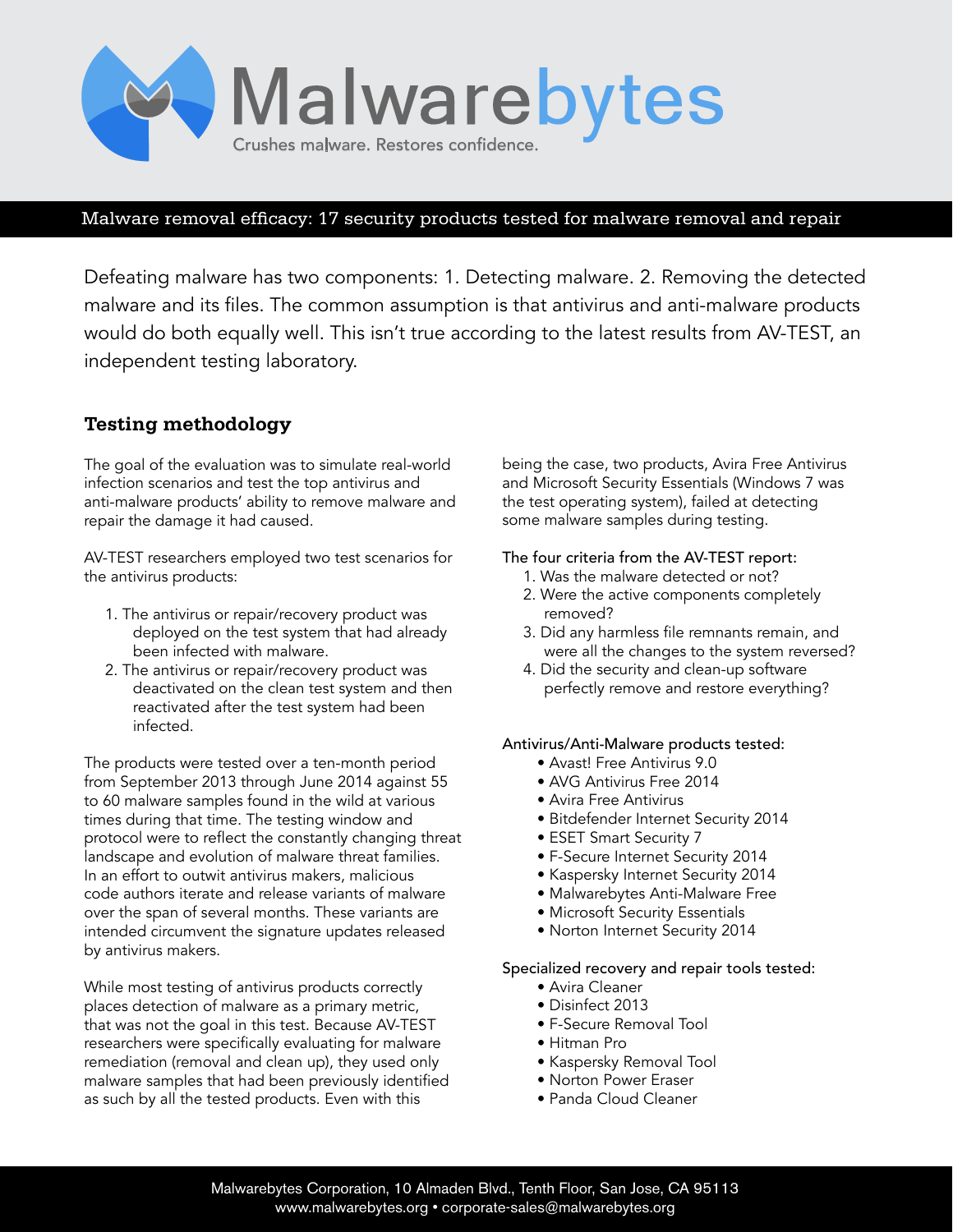

## AV-TEST antivirus/anti-malware products overall test results

| Manufacturer/Product               | Gradual testing of removal and system repair<br>(number of malware samples) |                                                    |                                               |                                     | Number of<br>malware<br>samples<br>tested | <b>Tested system</b><br>repair |
|------------------------------------|-----------------------------------------------------------------------------|----------------------------------------------------|-----------------------------------------------|-------------------------------------|-------------------------------------------|--------------------------------|
|                                    | <b>Malware not</b><br>detected                                              | <b>Active malware</b><br>components not<br>removed | Only harmless<br>file remmants<br>left behind | Complete remov-<br>al, clean system |                                           |                                |
| Malwarebytes Anti-Malware Free     | $\Omega$                                                                    | $\overline{0}$                                     | $\Omega$                                      | 60                                  | 60                                        | 100.0%                         |
| Bitdefender Internet Security 2014 | $\Omega$                                                                    | $\Omega$                                           |                                               | 59                                  | 60                                        | 99.4%                          |
| F-Secure Internet Security 2014    | $\Omega$                                                                    | $\overline{0}$                                     | $\overline{4}$                                | 56                                  | 60                                        | 97.8%                          |
| Kaspersky Internet Security 2014   | $\overline{0}$                                                              | $\overline{0}$                                     | $\overline{4}$                                | 56                                  | 60                                        | 97.8%                          |
| Norton Internet Security 2014      | $\Omega$                                                                    | $\Omega$                                           | 5 <sup>1</sup>                                | 55                                  | 60                                        | 97.2%                          |
| <b>ESET Smart Security 7</b>       | $\Omega$                                                                    | $\overline{0}$                                     | 9                                             | 51                                  | 60                                        | 95.0%                          |
| AVG Antivirus Free 2014            | $\Omega$                                                                    | $\overline{2}$                                     | $\mathbf{3}$                                  | 55                                  | 60                                        | 96.1%                          |
| Avast! Free Antivirus 9.0          | $\Omega$                                                                    | $\overline{4}$                                     | $\overline{4}$                                | 52                                  | 60                                        | 93.3%                          |
| Microsoft Security Essentials      |                                                                             | $\overline{7}$                                     | $\overline{4}$                                | 48                                  | 60                                        | 88.8%                          |
| Avira Free Antivrus                | $\mathcal{P}$                                                               |                                                    | $\overline{7}$                                | 50                                  | 60                                        | 91.7%                          |

## AV-TEST antivirus/anti-malware products detailed test results

| <b>Test Section 1:</b><br>The antivirus solution was<br>installed on an already<br>infected system   | Gradual testing of removal and system repair<br>(number of malware samples) |                                                    |                                                      |                                     | Number of malware<br>samples tested |
|------------------------------------------------------------------------------------------------------|-----------------------------------------------------------------------------|----------------------------------------------------|------------------------------------------------------|-------------------------------------|-------------------------------------|
|                                                                                                      | Malware not<br>detected                                                     | <b>Active malware</b><br>components not<br>removed | <b>Only harmless</b><br>file remmants<br>left behind | Complete remov-<br>al, clean system |                                     |
| Avast! Free Antivirus 9.0                                                                            | $\overline{0}$                                                              | $\overline{2}$                                     | $\overline{2}$                                       | 26                                  | 30                                  |
| AVG Antivirus Free 2014                                                                              | $\overline{0}$                                                              | $\mathbf{1}$                                       | $\mathbf{1}$                                         | 28                                  | 30                                  |
| Avira Free Antivirus                                                                                 | $\mathbf{1}$                                                                | $\Omega$                                           | 5                                                    | 24                                  | 30                                  |
| Bitdefender Internet Security 2014                                                                   | $\Omega$                                                                    | $\overline{0}$                                     | $\mathbf{1}$                                         | 29                                  | 30                                  |
| <b>ESET Smart Security 2014</b>                                                                      | $\overline{0}$                                                              | $\overline{0}$                                     | $\overline{2}$                                       | 28                                  | 30                                  |
| F-Secure Internet Security 2014                                                                      | $\overline{0}$                                                              | $\overline{0}$                                     | $\overline{2}$                                       | 28                                  | 30                                  |
| Kaspersky Internet Security 2014                                                                     | $\overline{0}$                                                              | $\overline{0}$                                     | $\mathbf{1}$                                         | 29                                  | 30                                  |
| Malwarebytes Anti-Malware Free                                                                       | $\overline{0}$                                                              | $\overline{0}$                                     | $\Omega$                                             | 30                                  | 30                                  |
| Microsoft Security Essentials                                                                        | $\mathbf{1}$                                                                | $\overline{4}$                                     | $\overline{3}$                                       | 22                                  | 30                                  |
| Norton Internet Security 2014                                                                        | $\overline{0}$                                                              | $\overline{0}$                                     | $\overline{2}$                                       | 28                                  | 30                                  |
| Test Section 2: The antivirus solution was deactivated and reactivated after the system was infected |                                                                             |                                                    |                                                      |                                     |                                     |
| Avast! Free Antivirus 9.0                                                                            | $\overline{0}$                                                              | $\overline{2}$                                     | $\overline{2}$                                       | 26                                  | 30                                  |
| AVG Antivirus Free 2014                                                                              | $\Omega$                                                                    | $\overline{1}$                                     | $\overline{2}$                                       | 27                                  | 30                                  |
| Avira Free Antivirus                                                                                 | $\mathbf{1}$                                                                | $\overline{0}$                                     | $\overline{2}$                                       | 26                                  | 30                                  |
| Bitdefender Internet Security 2014                                                                   | $\Omega$                                                                    | $\overline{0}$                                     | $\Omega$                                             | 30                                  | 30                                  |
| <b>ESET Smart Security 2014</b>                                                                      | $\overline{0}$                                                              | $\overline{0}$                                     | $\overline{7}$                                       | 23                                  | 30                                  |
| F-Secure Internet Security 2014                                                                      | $\overline{0}$                                                              | $\overline{0}$                                     | $\overline{2}$                                       | 28                                  | 30                                  |
| Kaspersky Internet Security 2014                                                                     | $\overline{0}$                                                              | $\overline{0}$                                     | 3                                                    | 27                                  | 30                                  |
| Malwarebytes Anti-Malware Free                                                                       | $\overline{0}$                                                              | $\overline{0}$                                     | $\Omega$                                             | 30                                  | 30                                  |
| Microsoft Security Essentials                                                                        | $\overline{0}$                                                              | 3                                                  | $\mathbf{1}$                                         | 26                                  | 30                                  |
| Norton Internet Security 2014                                                                        | $\overline{0}$                                                              | $\overline{0}$                                     | 3                                                    | 27                                  | 30                                  |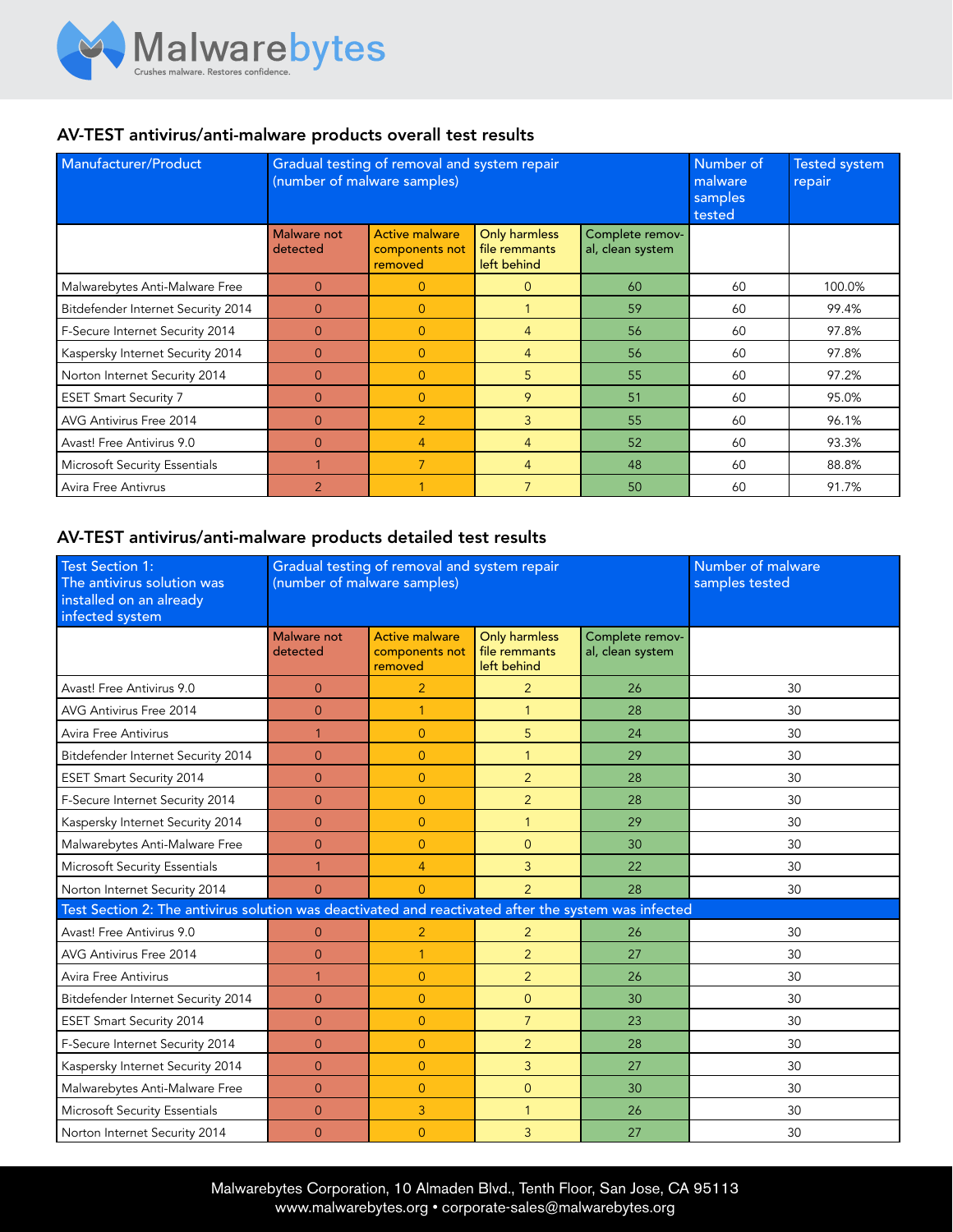

## AV-TEST repair and recovery products overall test results

| Manufacturer/Product   | Gradual testing of removal and system repair<br>(number of malware samples) |                                                    |                                               |                                     | Number of<br>malware<br>samples<br>tested | <b>Tested system</b><br>repair |
|------------------------|-----------------------------------------------------------------------------|----------------------------------------------------|-----------------------------------------------|-------------------------------------|-------------------------------------------|--------------------------------|
|                        | Malware not<br>detected                                                     | <b>Active malware</b><br>components not<br>removed | Only harmless<br>file remmants<br>left behind | Complete remov-<br>al, clean system |                                           |                                |
| Kaspersky Removal Tool | $\Omega$                                                                    | $\overline{0}$                                     |                                               | 54                                  | 55                                        | 99.4%                          |
| Norton Power Eraser    | $\Omega$                                                                    | $\overline{0}$                                     | 12                                            | 43                                  | 55                                        | 92.7%                          |
| Disinfect 2013         | $\Omega$                                                                    | $\overline{0}$                                     | 48                                            |                                     | 55                                        | 70.9%                          |
| Hitman Pro             | $\Omega$                                                                    |                                                    | 10 <sup>10</sup>                              | 44                                  | 55                                        | 92.7%                          |
| Panda Cloud Cleaner    | $\Omega$                                                                    | $\overline{2}$                                     | $\Omega$                                      | 53                                  | 55                                        | 97.6%                          |
| Avira Cleaner          | $\Omega$                                                                    | 8                                                  | 46                                            |                                     | 55                                        | 62.4%                          |
| F-Secure Removal Tool  |                                                                             | 11                                                 | 8                                             | 36                                  | 55                                        | 81.8%                          |

### TEST repair and recovery products detailed test results

| <b>Test Section 1:</b><br>The antivirus solution was<br>installed on an already<br>infected system   | (number of malware samples)    | Gradual testing of removal and system repair       | Number of malware<br>samples tested           |                                     |    |  |  |
|------------------------------------------------------------------------------------------------------|--------------------------------|----------------------------------------------------|-----------------------------------------------|-------------------------------------|----|--|--|
|                                                                                                      | <b>Malware not</b><br>detected | <b>Active malware</b><br>components not<br>removed | Only harmless<br>file remmants<br>left behind | Complete remov-<br>al, clean system |    |  |  |
| Avira Cleaner                                                                                        | $\overline{0}$                 | 5                                                  | 21                                            |                                     | 27 |  |  |
| Disinfect 2013                                                                                       | $\overline{0}$                 | $\overline{0}$                                     | 22                                            | 5                                   | 27 |  |  |
| F-Secure Removal Tool                                                                                | $\Omega$                       | 7                                                  | 6                                             | 14                                  | 27 |  |  |
| Hitman Pro                                                                                           | $\Omega$                       | $\overline{1}$                                     | $\Omega$                                      | 26                                  | 27 |  |  |
| Kaspersky Removal Tool                                                                               | $\Omega$                       | $\Omega$                                           | 1                                             | 26                                  | 27 |  |  |
| Panda Cloud Cleaner                                                                                  | $\Omega$                       | 1                                                  | $\Omega$                                      | 26                                  | 27 |  |  |
| Norton Power Eraser                                                                                  | $\overline{0}$                 | $\overline{0}$                                     | 11                                            | 16                                  | 27 |  |  |
| Test Section 2: The antivirus solution was deactivated and reactivated after the system was infected |                                |                                                    |                                               |                                     |    |  |  |
| Avira Cleaner                                                                                        | $\Omega$                       | 3                                                  | 25                                            | $\Omega$                            | 28 |  |  |
| Disinfect 2013                                                                                       | $\Omega$                       | $\Omega$                                           | 26                                            | 2                                   | 28 |  |  |
| F-Secure Removal Tool                                                                                | $\Omega$                       | $\overline{4}$                                     | $\overline{2}$                                | 22                                  | 28 |  |  |
| Hitman Pro                                                                                           | $\overline{0}$                 | $\overline{0}$                                     | 10                                            | 18                                  | 28 |  |  |
| Kaspersky Removal Tool                                                                               | $\overline{0}$                 | $\overline{0}$                                     | $\overline{0}$                                | 28                                  | 28 |  |  |
| Panda Cloud Cleaner                                                                                  | $\Omega$                       | $\mathbf{1}$                                       | $\Omega$                                      | 27                                  | 28 |  |  |
| Norton Power Eraser                                                                                  | $\Omega$                       | $\overline{0}$                                     |                                               | 27                                  | 28 |  |  |